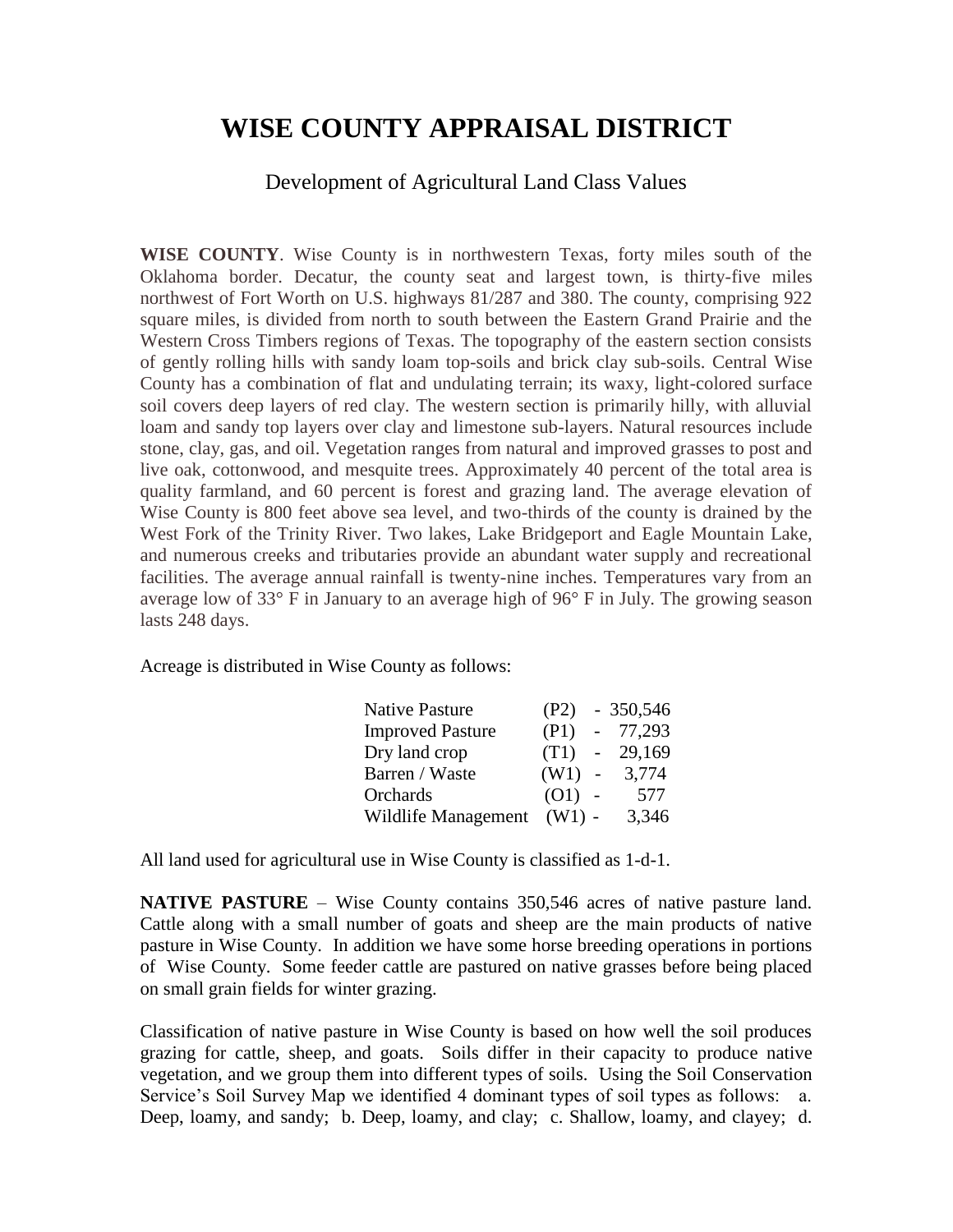Very shallow, loamy, and limestone. The types of soils are clearly defined by geographical boundaries that are distinguished by highways, water sheds, and outcroppings.

We collect cash leases of native pasture to determine grazing income. These leases range from \$5.00 to \$10.00 per acre, with the majority of the leases in the \$7.50 to \$8.50 range. Most of the lower priced leases were older agreements that had been in place for several years.

After reviewing the lease information we determined that the typical landowner incurs only expenses of property taxes and depreciation on fences. We calculated depreciation of fences by dividing the estimated cost of fences on a typical tract of lane by the number of acres within the tract, then dividing the result by the expected life of the fence.

The property tax expense is based upon the agricultural productivity value. For each subclass of agricultural the actual expense for the year being calculated is used. An average of School District tax rates in Wise County is used for the ISD portion of the rates used to calculate the value.

The final net to land values for native pasture is developed by subtracting total expenses from gross income each year for a five year period. The annual net income estimate for each year of the five year period preceding the year before the year of the appraisal is used. The net income the land would have generated under an average owner of an ordinary operation in Wise County during each year of the five-year period is then calculated. The net income totals for each of the five-year period are averaged to determine an average net income for the period. The resulting average, or "net to land", is the amount capitalized in the appraisal. The capitalization rate used in determining the appraised value of agricultural land is 10 per cent or the interest rate specified by the Farm Credit Bank of Texas on December 31 of the preceding year plus 21/2 percentage points, whichever is greater.

**IMPROVED PASTURE** – – Wise County contains 77,293 acres of improved pasture land. The dominant improved grass is Coastal Bermuda Grass. Most of the improved pasture land is used for both grazing and hay production.

We collect cash leases of improved pasture to determine income. These leases range from \$10.00 to \$15.00 per acre, with the majority of the leases in the \$12.00 to \$14.000 range. Some of the improved pasture leases are in combination with larger tracts that may include native, improved, and wasteland.

Using the Soil Conservation Service's Soil Survey Map we find most improved pasture located in 2 of the 4 dominant types of soil types as follows: a. Deep, loamy, and sandy; b. Deep, loamy, and clay. These soil types are located through out a large portion of Wise County.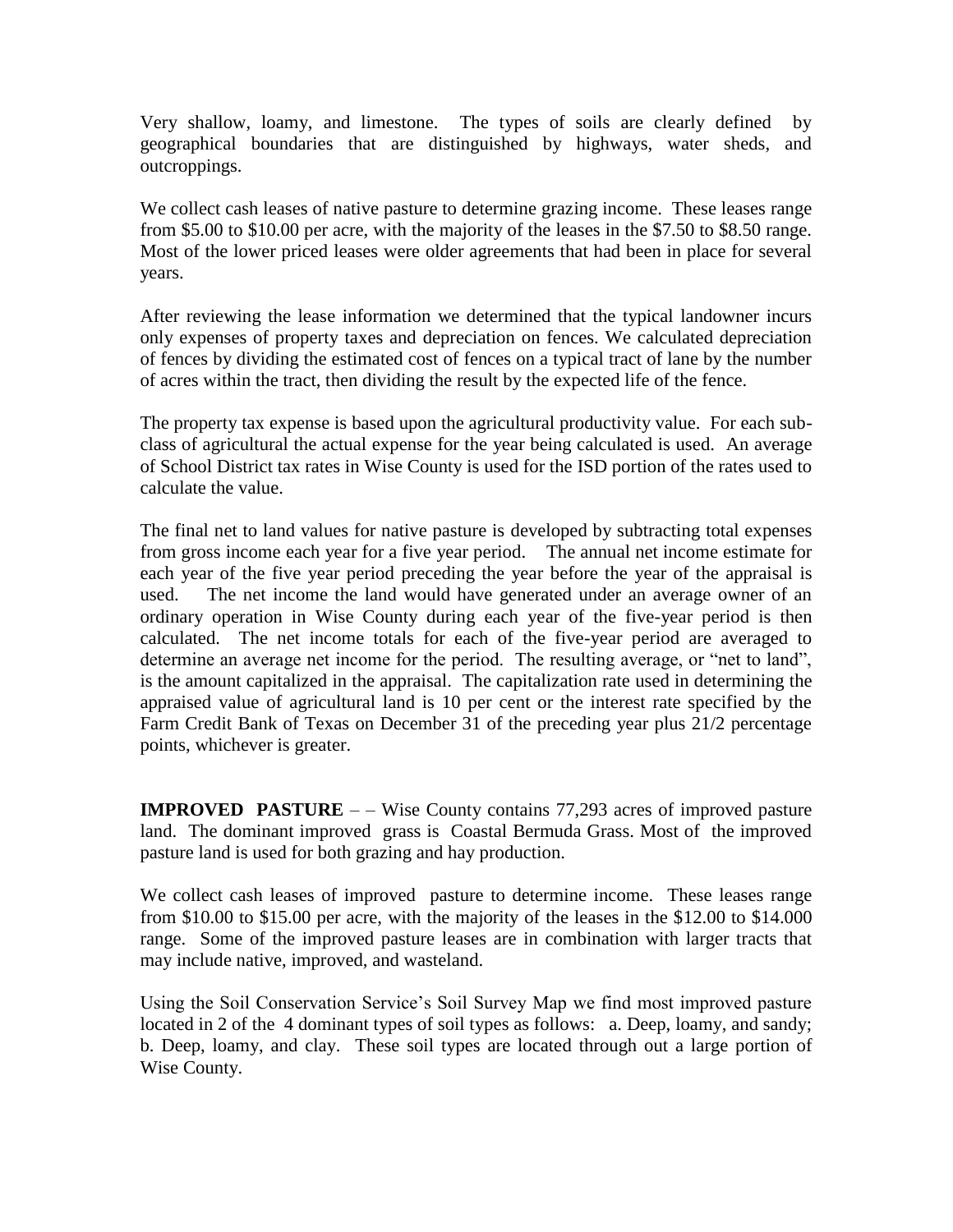After reviewing the lease information we determined that the typical landowner incurs only expenses of property taxes and depreciation on fences. We calculated depreciation of fences by dividing the estimated cost of fences on a typical tract of lane by the number of acres within the tract, then dividing the result by the expected life of the fence.

The property tax expense is based upon the agricultural productivity value. For each subclass of agricultural the actual expense for the year being calculated is used. An average of School District tax rates in Wise County is used for the ISD portion of the rates used to calculate the value.

The final net to land values for improved pasture is developed by subtracting total expenses from gross income each year for a five year period. The annual net income estimate for each year of the five year period preceding the year before the year of the appraisal is used. The net income the land would have generated under an average owner of an ordinary operation in Wise County during each year of the five-year period is then calculated. The net income totals for each of the five-year period are averaged to determine an average net income for the period. The resulting average, or "net to land", is the amount capitalized in the appraisal. The capitalization rate used in determining the appraised value of agricultural land is 10 per cent or the interest rate specified by the Farm Credit Bank of Texas on December 31 of the preceding year plus 21/2 percentage points, whichever is greater.

**DRY CROPLAND** - Wise County contains 29,169 acres of dry crop land. Most of the dry crop land is planted in wheat or truck farmed raising watermelons, cantaloupes, and other garden crops.

We collect cash leases of dry crop land to determine income. These leases range from \$12.00 to \$18.00 per acre, with the majority of the leases in the \$12.00 to \$14.000 range. Some of the dry crop land leases are in combination with larger tracts that may include native, improved, and wasteland.

Using the Soil Conservation Service's Soil Survey Map we find most dry crop land located in 2 of the 4 dominant types of soil types as follows: a. Deep, loamy, and sandy; b. Deep, loamy, and clay. These soil types are located through out a large portion of Wise County but are concentrated along the Big Sandy and Trinity River watersheds.

After reviewing the lease information we determined that the typical landowner incurs only expenses of property taxes and depreciation on fences. We calculated depreciation of fences by dividing the estimated cost of fences on a typical tract of lane by the number of acres within the tract, then dividing the result by the expected life of the fence.

The property tax expense is based upon the agricultural productivity value. For each subclass of agricultural the actual expense for the year being calculated is used. An average of School District tax rates in Wise County is used for the ISD portion of the rates used to calculate the value.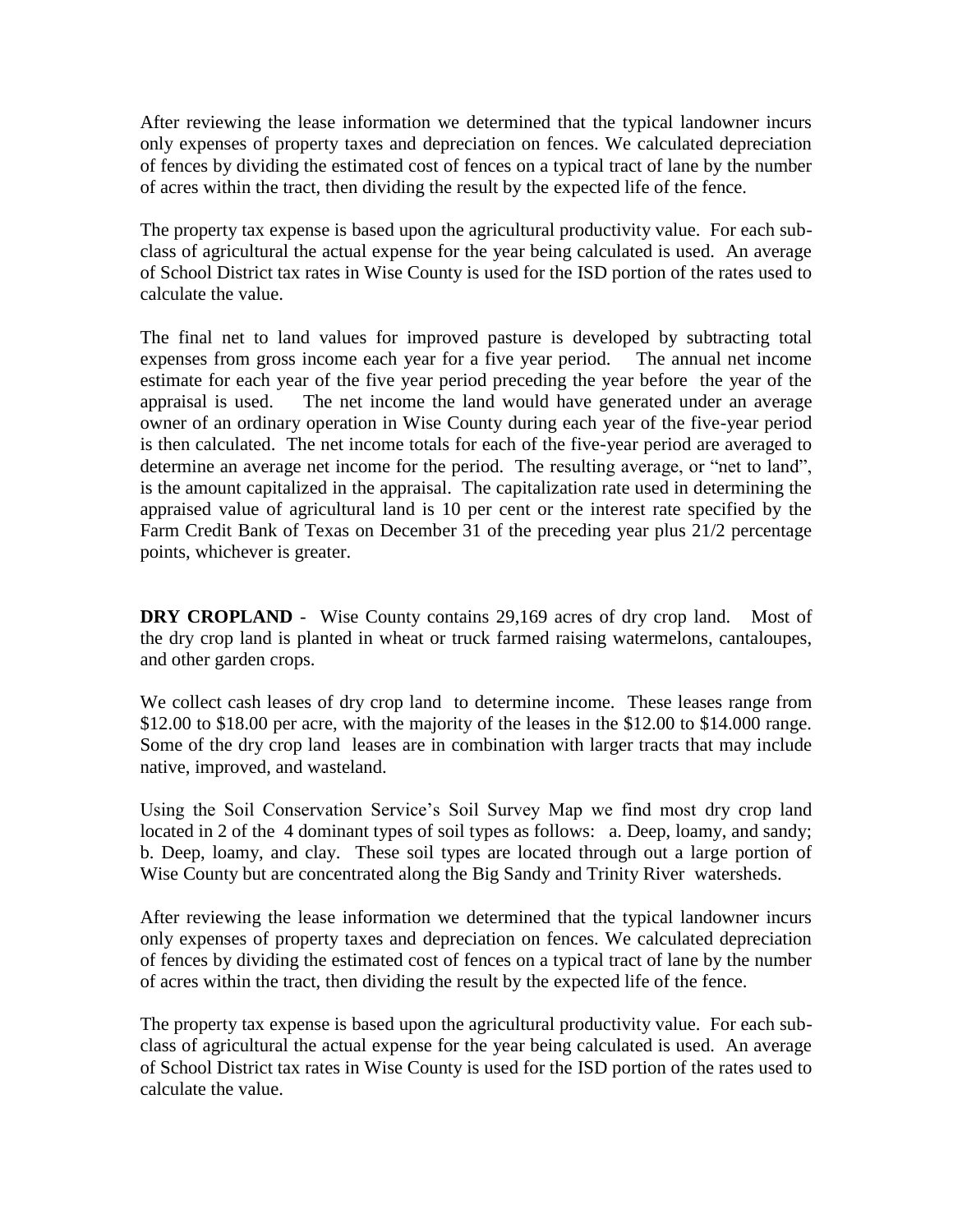The final net to land values for dry crop land is developed by subtracting total expenses from gross income each year for a five year period. The annual net income estimate for each year of the five year period preceding the year before the year of the appraisal is used. The net income the land would have generated under an average owner of an ordinary operation in Wise County during each year of the five-year period is then calculated. The net income totals for each of the five-year period are averaged to determine an average net income for the period. The resulting average, or "net to land", is the amount capitalized in the appraisal. The capitalization rate used in determining the appraised value of agricultural land is 10 per cent or the interest rate specified by the Farm Credit Bank of Texas on December 31 of the preceding year plus 21/2 percentage points, whichever is greater.

**ORCHARDS** - Wise County contains 577 acres of orchards. Most of the orchards are planted in peaches or pecans.

We estimate cash leases of orchard land to determine income. These estimates range from \$18.00 to \$20.00 per acre. Most of our orchards are owner operated.

Using the Soil Conservation Service's Soil Survey Map we find most orchard land located in 2 of the 4 dominant types of soil types as follows: a. Deep, loamy, and sandy; b. Deep, loamy, and clay. These soil types are located through out a large portion of Wise County.

After reviewing the lease information we determined that the typical landowner incurs only expenses of property taxes.

The property tax expense is based upon the agricultural productivity value. For each subclass of agricultural the actual expense for the year being calculated is used. An average of School District tax rates in Wise County is used for the ISD portion of the rates used to calculate the value.

The final net to land values for orchard land is developed by subtracting total expenses from gross income each year for a five year period. The annual net income estimate for each year of the five year period preceding the year before the year of the appraisal is used. The net income the land would have generated under an average owner of an ordinary operation in Wise County during each year of the five-year period is then calculated. The net income totals for each of the five-year period are averaged to determine an average net income for the period. The resulting average, or "net to land", is the amount capitalized in the appraisal. The capitalization rate used in determining the appraised value of agricultural land is 10 per cent or the interest rate specified by the Farm Credit Bank of Texas on December 31 of the preceding year plus 21/2 percentage points, whichever is greater.

**BARREN** - Wise County contains 3,774 acres of orchards. Most of the barren land is found to be a part of a larger tract containing native pasture.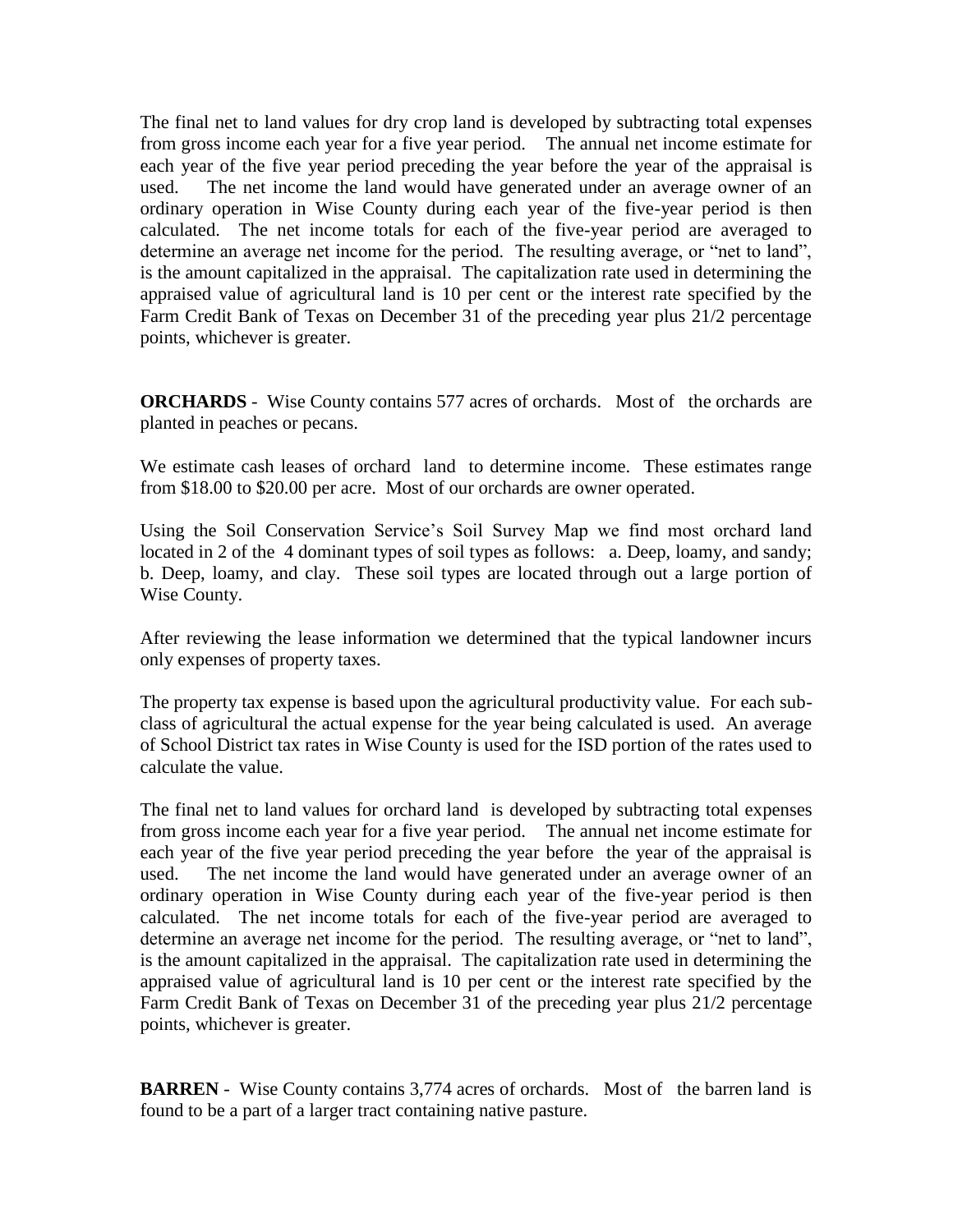We estimate cash leases of barren land to determine income as they are generally included with a larger acreage tract including native and improved pastures. These estimates range from \$5.00 to \$6.00 per acre.

After reviewing the lease information we determined that the typical landowner incurs only expenses of property taxes and depreciation on fences. We calculated depreciation of fences by dividing the estimated cost of fences on a typical tract of lane by the number of acres within the tract, then dividing the result by the expected life of the fence.

The property tax expense is based upon the agricultural productivity value. For each subclass of agricultural the actual expense for the year being calculated is used. An average of School District tax rates in Wise County is used for the ISD portion of the rates used to calculate the value.

The final net to land values for barren land is developed by subtracting total expenses from gross income each year for a five year period. The annual net income estimate for each year of the five year period preceding the year before the year of the appraisal is used. The net income the land would have generated under an average owner of an ordinary operation in Wise County during each year of the five-year period is then calculated. The net income totals for each of the five-year period are averaged to determine an average net income for the period. The resulting average, or "net to land", is the amount capitalized in the appraisal. The capitalization rate used in determining the appraised value of agricultural land is 10 per cent or the interest rate specified by the Farm Credit Bank of Texas on December 31 of the preceding year plus 21/2 percentage points, whichever is greater.

**WILDLIFE** – Wise County contains 3,346 acres of wildlife. Land used for wildlife in Wise County is scattered throughout the entire county. A high concentration of wildlife land is located surrounding and near the LBJ National Grasslands located in the North Central portion of Wise County.

Wildlife land is revenue neutral from its previous agricultural use, meaning that it will be taxed at the same rate as it was taxed previously. If the land was previously taxed as native pasture it will continue to be taxed at the same rate per acre as native pasture. If the land was previously taxed as improved pasture it will continue to be taxed at the same rate per acre as improved pasture and so on for all classes of agricultural land.

**The first requirement** for qualified wildlife management use is that must be previously qualified agricultural land under Chapter 23, Subchapter D, Tax Code (also called 1-d-1 or open space agricultural appraisal), at the time the owner changes use to wildlife management use.

**The second requirement** for qualified wildlife management use is that the land must be used to generate a sustaining breeding, migrating, or wintering population of indigenous wild animals. An *indigenous* animal is a native animal that originated in or naturally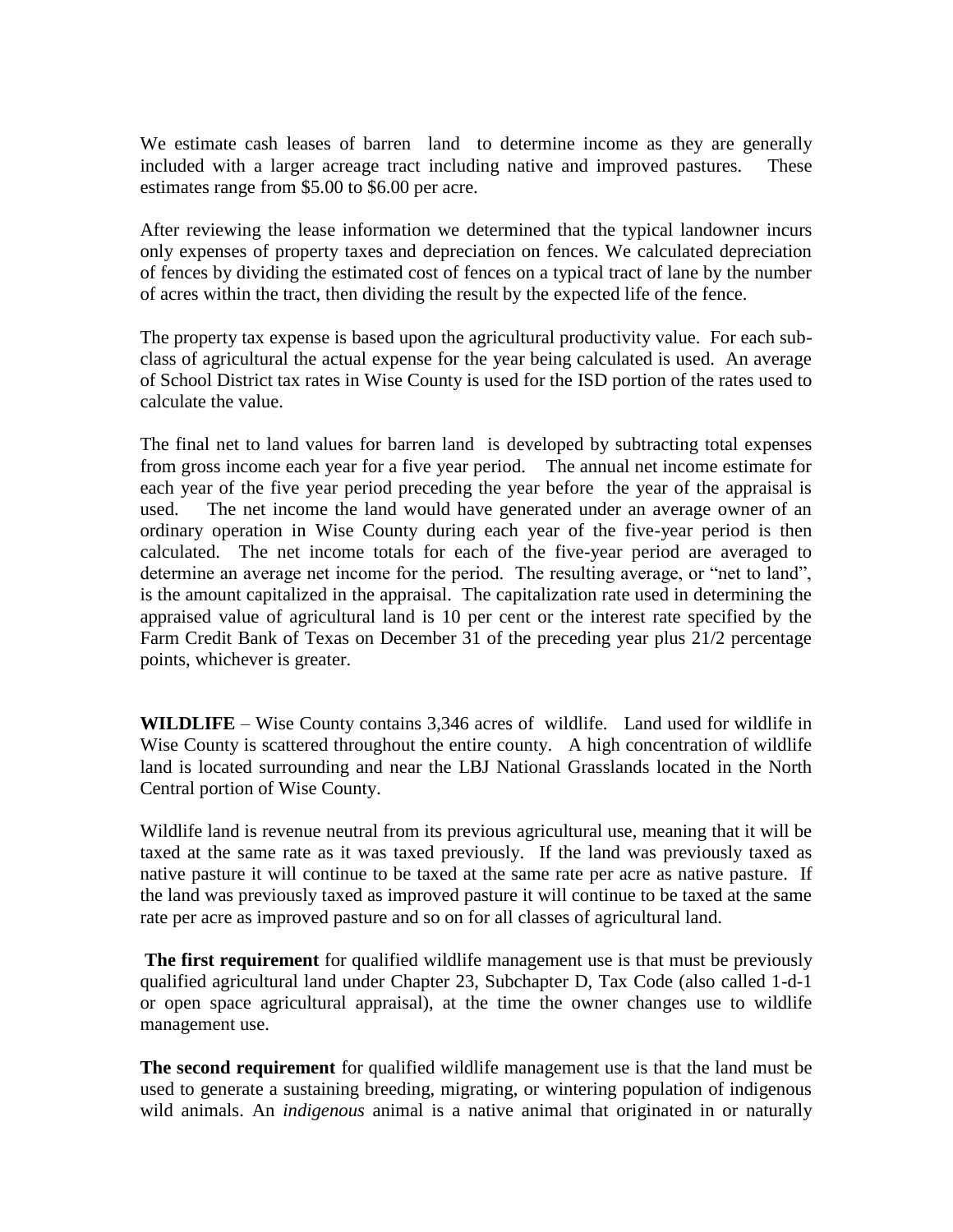migrates through an area and that is living naturally in that are  $-$  as opposed to an exotic animal or one that has been introduced to the area. In this context, an *indigenous* animal is one that is native to Texas. A group of animals need not permanently live on the land, provided they regularly migrate across the land or seasonally live there.

A *sustaining breeding* population is a group of indigenous wild animals that is large enough to live independently over several generations. The definition implies that the population will not die out.

A *migrating* population of indigenous wild animals is a group of animals moving between seasonal ranges. A wintering population of indigenous wild animals is a group of animals living on its winter range.

**The indigenous wildlife population must be produced for human use**. The human use may include food, medicine, or recreation. Land will not qualify unless the owner propagates the population of wild animals for a human purpose.

A recreational use may be either active or passive and may include any type of use for pleasure or sport. Bird watching, hiking, hunting, photography, and other non-passive recreational hobby-type activities are qualifying recreational uses.

**At least three or more of the following are required:** Under the law, the owner must perform as least three of seven listed wildlife management activities on the land.

**Habitat Control** (Habitat Management) - Habitat control or management means actively using the land to create or promote an environment that is beneficial to wildlife on the land.

**Erosion Control** - Any active practice that attempts to reduce or keep soil erosion to a minimum for the benefit of wildlife.

**Predator Control** - (Predator Management) This term means practices intended to manage the population of predators (if any) to benefit the owner's target wildlife population.

**Providing Supplemental Supplies of Water** - Owner actively providing water in addition to natural sources.

**Providing Supplemental Supplies of Food** - Owner supplies supplemental food by providing food or nutrition in addition to the level naturally produced on the land.

**Providing Shelter** - Actively creating or maintaining vegetation or artificial structures that provide shelter from the weather, nesting and breeding sites or "escape cover" from enemies.

**Making Census Counts to Determine Population** - Census counts are periodic surveys and inventories to determine the number, composition or other relevant